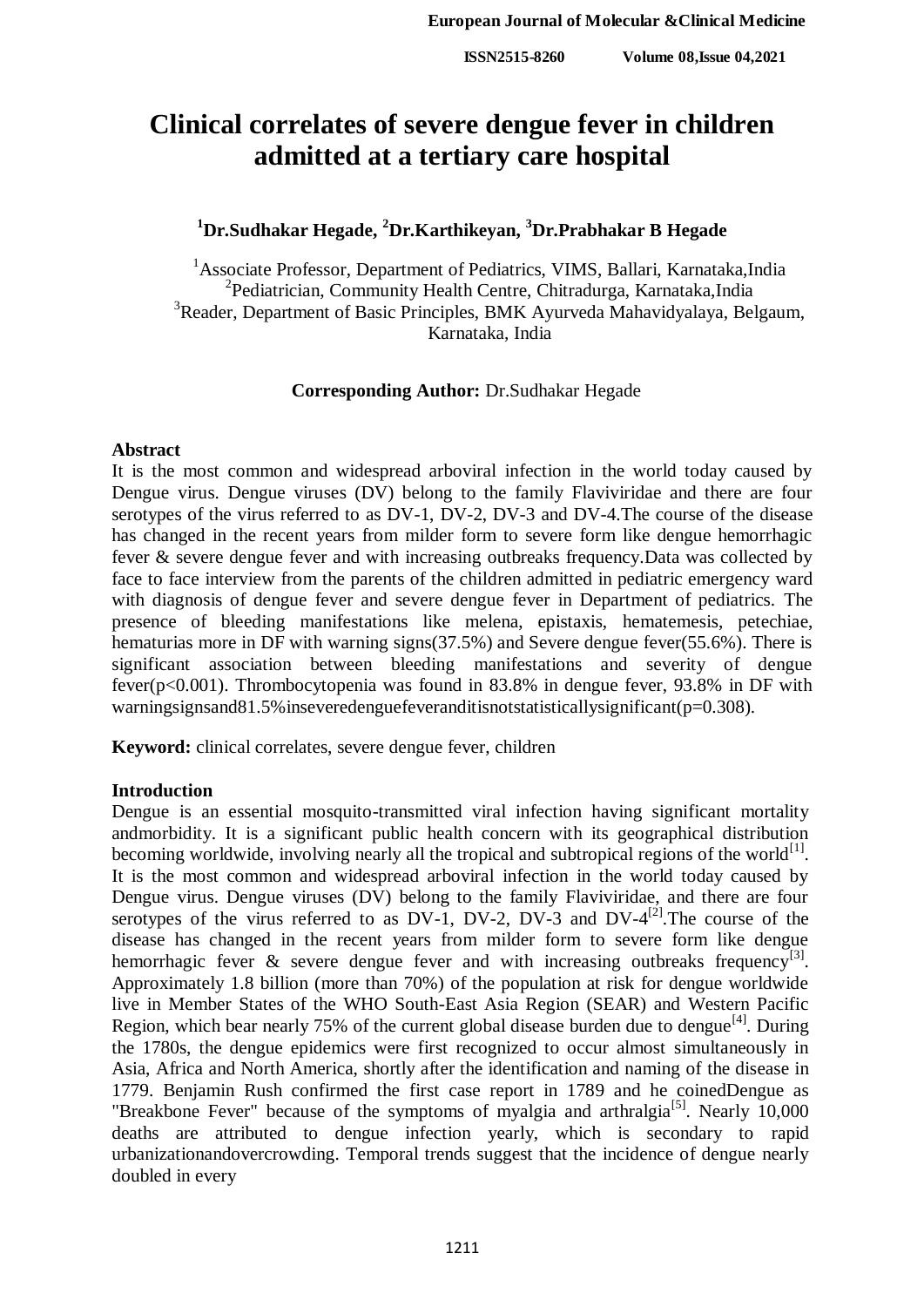decade since 1990<sup>[6]</sup>. Dengue is the primary cause of childhood death in many countries in Southeast Asia.

According to WHO 2012 guidelines, the clinical spectrum of disease includes<sup>[8]</sup>

- Dengue fever.
- Dengue with warning signs.
- Severe dengue fever (DF).

Severe dengue is defined as a suspected dengue patient associated with severe bleeding, severe organ dysfunction or severe plasma leakage leading to shock.

In addition to the distinction between severe and non-severe dengue, the WHO recognizes three phases in the clinical course of a dengue infection, i.e. the febrile, critical and recovery phase.

This study is aimed to find out the prognostic indicators in severe dengue fever in children which will help us in turn to identify severe dengue fever at the earliest and to assess the prognosis.

#### **Methodology**

Data was collected by face to face interview from the parents of the children admitted in pediatric emergency ward with diagnosis of dengue fever and severe dengue fever in Department of pediatrics.

This was a case control study design in which 201 cases of dengue fever admitted in the pediatric emergency ward, were enrolled. After taking written informed consent, data were collected in a predesigned semi structured questionnaire regarding Socio-Demographic profile, medical history, clinical and hematological profile and outcome. Investigations such as Complete blood count, Blood test(Serology) for Dengue fever, urine routine, serum electrolytes, random blood sugar, WIDAL/Blood culture, Liver enzymes, Chest x ray, Ultrasound abdomen, PT, aPTT, INR were done based on the clinical scenario and if necessary, blood urea, serum creatinine, CSF analysis, 2D echo, CT scan brain/MRI was also done. Non randomized purposive sampling technique will be adopted to select both cases and controls.

Since this study is a time bound study, where a series of dengue cases (as per inclusion criteria) were enrolled during a study period of one year i.e., from November 2017 to October 2018. During this study period, we were able to enroll a total of 201 cases, out of which 142 were only dengue fever, 32 were dengue fever with warning signs and 27 were severe dengue fever.

#### **Inclusion criteria**

- **I) For cases:** Any child, between age 1 month to 12 years, having tested positive for dengue NS1 antigen in serum or tested positive for antibodies (IgM) in serum against dengue fever virus along with complications such as shock or fluid accumulation with respiratory distress or severe bleeding or severe organ involvement such as liver, CNS, heart and other organs.
- **II) For controls:**Any child, between age 1 month to 12 years, having tested positive for dengue NS1 antigen in serum or tested positive for antibodies (IgM) in serum against dengue fever virus without any complications.

#### **Exclusion criteria**

1) Children having other co-infections like malaria, typhoid or infective hepatitis, interfering with interpretation of the laboratory data.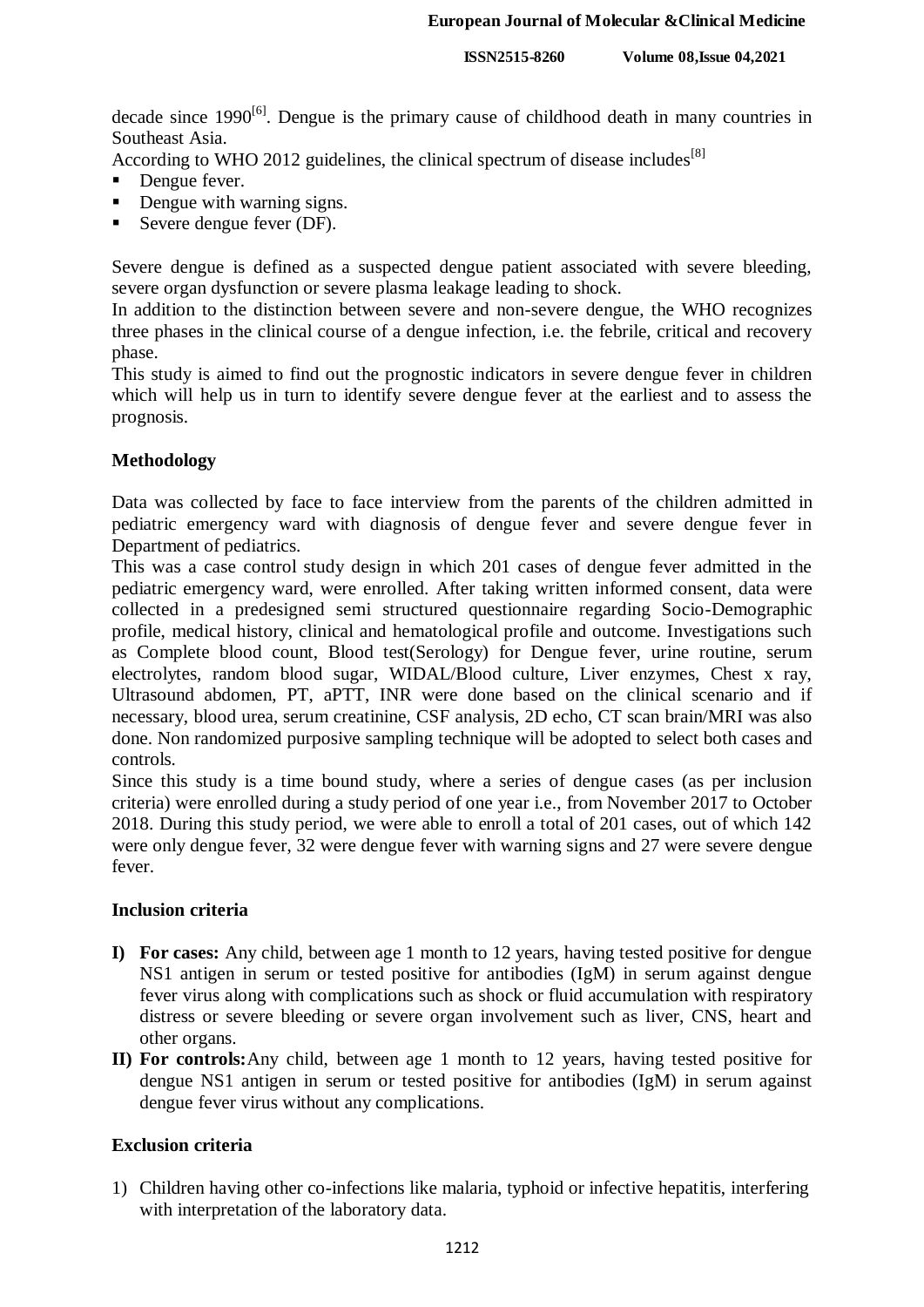- 2) Immunocompromised subjects
- 3) Children less than 1 month.
- 4) Patients discharged against medical advice.

## **Results**

|                  |                               | Dengue fever |                  | DF with warning signs |                                          | <b>Severe DF</b> |       |
|------------------|-------------------------------|--------------|------------------|-----------------------|------------------------------------------|------------------|-------|
|                  | Age group  Frequency  Percent |              | <b>Frequency</b> |                       | <b>Percent Frequency P value Percent</b> |                  |       |
| $< 1 \text{ yr}$ | 15                            | 10.6         |                  | 3.1                   |                                          | 11.1             | 0.71  |
| $1-5$ yrs        | 46                            | 32.4         | 10               | 31.3                  |                                          | 33.3             |       |
| $10-15$ yrs      | 20                            | 14.1         |                  | 25.0                  |                                          | 14.8             |       |
| $5-10$ yrs       | 61                            | 43.0         | 13               | 40.6                  | 11                                       | 40.7             |       |
| Total            | 142                           | 100.0        | 32               | 100.0                 | 27                                       | 100.0            |       |
| Mean $\pm$ SD    | $6.39 \pm 3.96$               |              | $7.38 \pm 4.07$  |                       | $6.67 \pm 3.87$                          |                  | 0.449 |

**Table 1:** Age group versus clinical type of dengue diagnosis

Mean age group of dengue fever were 6.39+3.93 yrs, DF with warning signs were 7.38+4.07 yrs, severe dengue fever were 6.67+3.87 yrs(p=0.449).

| <b>Sex</b> | Dengue fever     |         | DF with warning signs |                | <b>Severe DF</b> |         |                |
|------------|------------------|---------|-----------------------|----------------|------------------|---------|----------------|
|            | <b>Frequency</b> | Percent | <b>Frequency</b>      | <b>Percent</b> | Frequency        | Percent | <b>P</b> value |
| Female     | 59               | 41.5    |                       | 31.3           |                  | 33.3    | 0.458          |
| Male       | 83               | 58.5    | 22                    | 68.8           | 18               | 66.7    |                |
| Total      | 142              | .00.0   | 32                    | 100.0          |                  | 100.C   |                |

**Table 2:** Sex versus clinical type of dengue diagnosis

Although in the present study, the incidence of dengue fever, DF warning signs and Severe dengue fever was more in males, there is no significant association with the severity of dengue fever( $p=0.458$ ).

**Table 3:** Bleeding manifestations versus clinical type of Dengue diagnosis

|                    | Dengue fever             |      | DF with warning signs |       | <b>Severe DF</b>                 |       | <b>P</b> valuel |
|--------------------|--------------------------|------|-----------------------|-------|----------------------------------|-------|-----------------|
| <b>Bleeding MF</b> | <b>Frequency Percent</b> |      | <b>Frequency</b>      |       | <b>Percent Frequency Percent</b> |       |                 |
| No                 | 138                      | 97.2 |                       | 62.5  |                                  | 44.4  | 0.00            |
| Yes                |                          | 2.8  |                       | 37.5  |                                  | 55.6  |                 |
| Total              | 142                      | 00.0 | 20                    | 100.0 |                                  | 100.0 |                 |

The presence of bleeding manifestations like melena, epistaxis, hematemesis, petechiae, hematuria s more in DF with warning signs(37.5%) and Severe dengue fever(55.6%). There is significant association between bleeding manifestations and severity of dengue  $fever(p<0.001)$ .

**Table 4:** Pulse pressure versus clinical type of Dengue diagnosis

|                                            | Dengue fever |       | DF with warning signs |       | <b>Severe DF</b>                 |      |                |
|--------------------------------------------|--------------|-------|-----------------------|-------|----------------------------------|------|----------------|
| Pulse pressure Frequency Percent Frequency |              |       |                       |       | <b>Percent Frequency Percent</b> |      | <b>P</b> value |
| $\geq$ 20 mmHg                             | 117          | 82.4  | 28                    | 87.5  |                                  | 55.6 | $<\!\!0.001$   |
| $<$ 20 mmHg                                | 12           | 8.5   |                       | 9.4   | 12                               | 44.4 |                |
| NR                                         | 13           | 9.2   |                       | 3.1   |                                  | 0.0  |                |
| Total                                      | 142          | 100.0 | 32                    | 100.0 | 27                               | 0.00 |                |

Narrow pulse pressure(<20 mmhg) was found in 8.5% in dengue fever, 9.4% in DF with warning signs,  $44.4\%$  in severe dengue fever and it is statistically signific( $p<0.001$ ).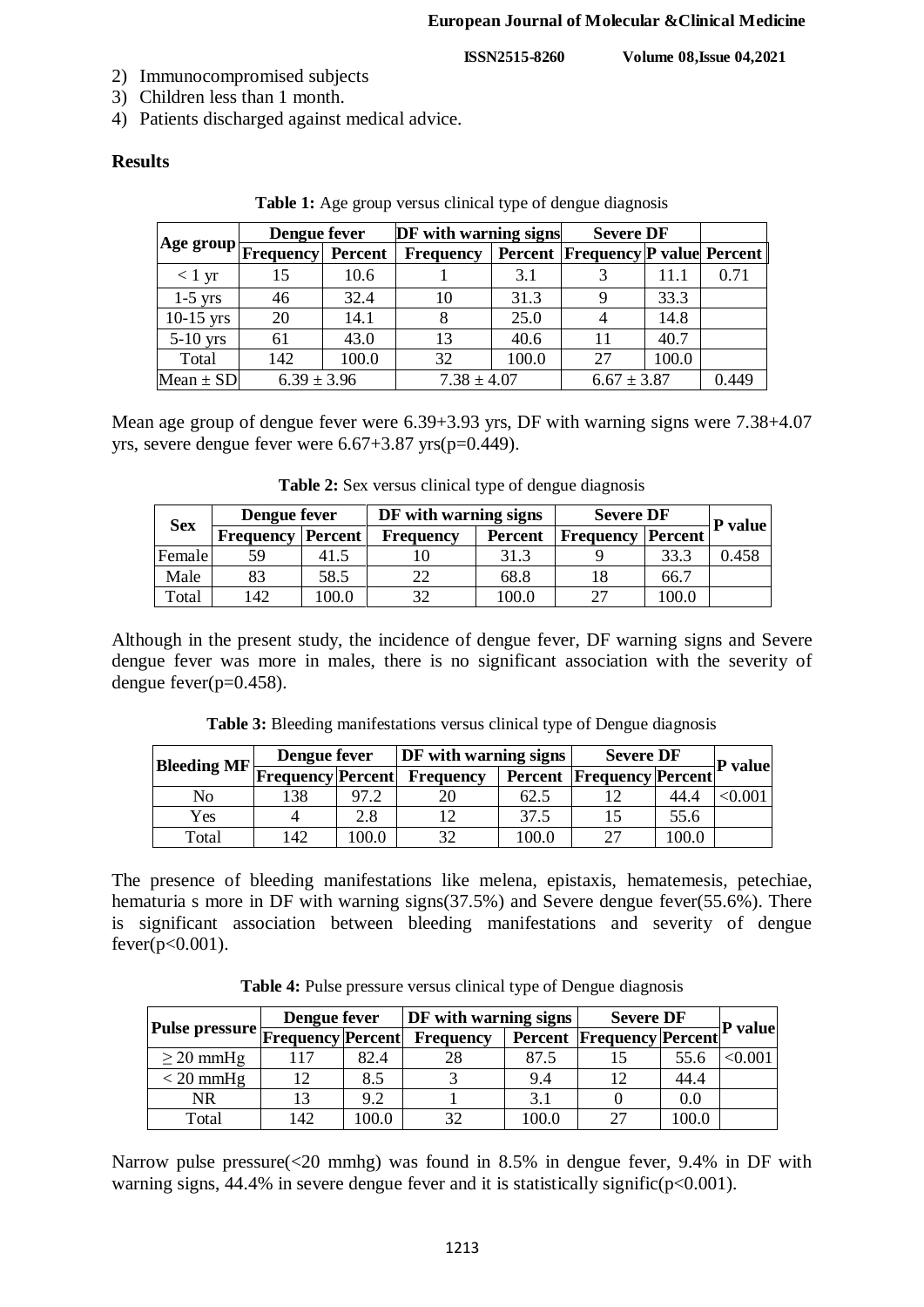| <b>CRT</b>       | Dengue fever             |       | DF with warning signs |                | <b>Severe DF</b>         | <b>P</b> value |               |
|------------------|--------------------------|-------|-----------------------|----------------|--------------------------|----------------|---------------|
|                  | <b>Frequency Percent</b> |       | <b>Frequency</b>      | <b>Percent</b> | <b>Frequency Percent</b> |                |               |
| $\leq$ 3 seconds | 41                       | 99.3  |                       | 100.0          |                          | 44.4           | $< \!\! 0.00$ |
| $>$ 3 seconds    |                          | 0.7   |                       | 0.0            |                          | 55.6           |               |
| Total            | 42                       | 100.0 | 32                    | 100.0          | つつ                       | 100.0          |               |

Table 5: CRT versus clinical type of Dengue diagnosis

Prolonged Capillary refill time of > 3 seconds was found in 55.6% in severe dengue fever which is statistically significant( $p<0.001$ ).

**Table 6:** SpO<sub>2</sub> levels versus clinical type of Dengue diagnosis

|        | Dengue fever |      | <b>DF</b> with warning signs                               |       | <b>Severe DF</b>                 | <b>P</b> value |        |
|--------|--------------|------|------------------------------------------------------------|-------|----------------------------------|----------------|--------|
|        |              |      | $\frac{1}{1}$ SpO <sub>2</sub> Frequency Percent Frequency |       | <b>Percent Frequency Percent</b> |                |        |
| Low    |              | 5.6  |                                                            | 18.8  | 16                               | 59.3           | < 0.00 |
| Normal | 134          | 94.4 | 26                                                         | 81.3  |                                  | 40.7           |        |
| Total  | 142          | 00.0 | 32                                                         | 100.0 | 27                               | 100.0          |        |

Low  $spO<sub>2</sub>$  were identified in 5.6% in dengue fever, 18.8% in DF with warning signs and 59.3% in severe dengue fever and this has significant association with severity of dengue  $fever(p<0.001)$ .

**Table 7:** Anaemia versus clinical type of Dengue diagnosis

|       | Dengue fever |      | <b>DF</b> with warning signs        |       | <b>Severe DF</b>                 |       |                |
|-------|--------------|------|-------------------------------------|-------|----------------------------------|-------|----------------|
|       |              |      | Anaemia Frequency Percent Frequency |       | <b>Percent Frequency Percent</b> |       | <b>P</b> value |
| Yes   |              | 33.1 |                                     | 34.4  |                                  | 29.6  | 0.921          |
| No    | 95           | 66.9 |                                     | 65.6  | 19                               | 70.4  |                |
| Total | 142          | 00.0 |                                     | 100.0 | 27                               | 100.0 |                |

Anaemia was found in 33.1% in dengue fever, 34.4% in DF with warning signs and 29.6% in severe dengue fever and it is not statistically significant( $p=0.921$ ).

**Table 8:** Progressive leucopenia versus clinical type of Dengue diagnosis

|       | Dengue fever |      | <b>DF</b> with warning signs           |       | <b>Severe DF</b>                 |       | <b>P</b> value |
|-------|--------------|------|----------------------------------------|-------|----------------------------------|-------|----------------|
|       |              |      | Leucopenia Frequency Percent Frequency |       | <b>Percent Frequency Percent</b> |       |                |
| Yes   | 93           | 65.5 |                                        | 43.8  |                                  | 40.7  | $0.01\,$       |
| No    | 49           | 34.5 |                                        | 56.3  | I h                              | 59.3  |                |
| Total | 142          | 00.0 | 20                                     | 100.0 | $\mathbin{\lnot}$                | 100.0 |                |

Progressive leukopenia was found in 65.5% of dengue fever, 43.8% in DF with warning signs and 40.7% in severe dengue fever and it is not statistically significant in our present study(p=0.01). Leukocytosis was identified more in severe dengue who presented with/developed bleeding manifestations which was significantly associated with severity of dengue fever.

**Table 9:** Lymphocytopenia versus clinical type of Dengue diagnosis

|                                               |     |       | Dengue fever DF with warning signs |       | <b>Severe DF</b>                 | P value |       |
|-----------------------------------------------|-----|-------|------------------------------------|-------|----------------------------------|---------|-------|
| [Lymphocytopenia] Frequency Percent Frequency |     |       |                                    |       | <b>Percent Frequency Percent</b> |         |       |
| Yes                                           |     | 35.2  |                                    | 40.6  |                                  | ററ റ    | 0.306 |
| No                                            | 92  | 64.8  | 19                                 | 59.4  |                                  | 77.8    |       |
| Total                                         | 142 | 0.001 | 20                                 | 100.0 | າາ                               | 100.0   |       |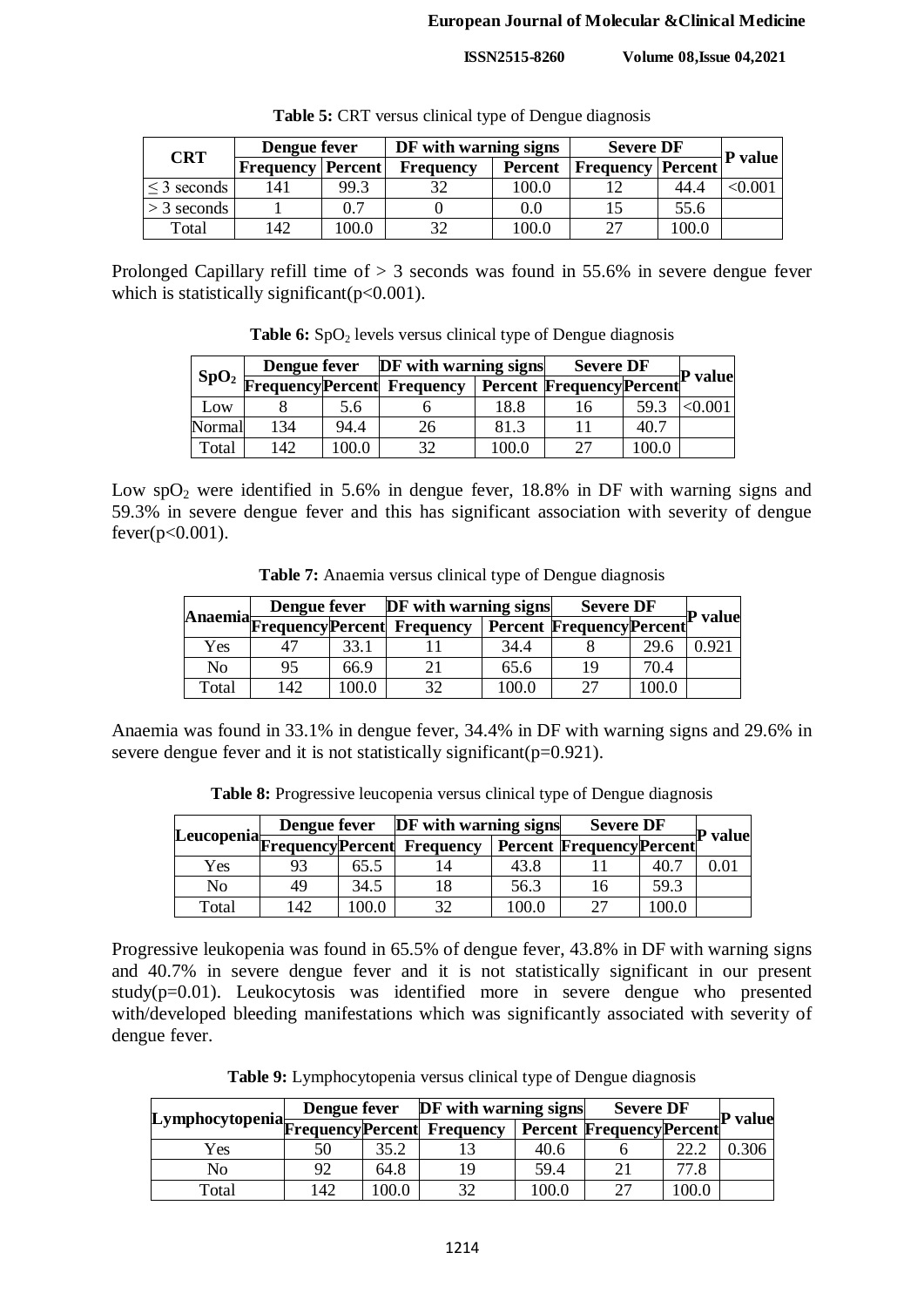Lymphocytopenia was found in 35.2% in dengue fever, 0.6% in DF with warning signs and 22.2% in severe dengue fever which is not statistically significant.

| Hematocrit | Dengue fever             |       | DF with warning signs |         | <b>Severe DF</b>         | <b>P</b> value |       |
|------------|--------------------------|-------|-----------------------|---------|--------------------------|----------------|-------|
|            | <b>Frequency Percent</b> |       | <b>Frequency</b>      | Percent | <b>Frequency Percent</b> |                |       |
| Yes        | 70                       | 49.3  |                       | 53.1    |                          | 48.            | 0.912 |
| No         | 72                       | 50.7  |                       | 46.9    |                          | 51.9           |       |
| Total      | 142                      | 100.0 |                       | 100.0   |                          | 100.0          |       |

**Table 10:** Raising hematocrit versus clinical type of Dengue diagnosis

Raising hematocrit was identified in 49.3% in dengue fever, 53.1% in DF with warning signs and 48.1% in severe dengue fever and it is statistically not significant in our present study( $p=0.912$ ).

**Table 11:** Thrombocytopenia versus clinical type of Dengue diagnosis

|                                                |    |      | Dengue fever DF with warning signs |       | <b>Severe DF</b>                 |       |                |
|------------------------------------------------|----|------|------------------------------------|-------|----------------------------------|-------|----------------|
| Thrombocytopenia<br>FrequencyPercent Frequency |    |      |                                    |       | <b>Percent Frequency Percent</b> |       | <b>P</b> value |
| Yes                                            | 19 | 83.8 | 30                                 | 93.8  |                                  | 81.5  | 0.308          |
| No                                             |    | 16.2 |                                    | 6.3   |                                  | 18.5  |                |
| Total                                          | 42 | 0.00 | 37                                 | 100.0 | רר                               | 100.0 |                |

Thrombocytopenia was found in 83.8% in dengue fever, 93.8% in DF with warning signs and 81.5% in severe dengue fever and it is not statistically significant  $(p=0.308)$ .

| Outcome  | Dengue fever             |       | DF with warning signs |                | <b>Severe DF</b>         | <b>P</b> value |      |
|----------|--------------------------|-------|-----------------------|----------------|--------------------------|----------------|------|
|          | <b>Frequency Percent</b> |       | <b>Frequency</b>      | <b>Percent</b> | <b>Frequency Percent</b> |                |      |
| Expired  |                          |       |                       | 0.0            |                          | 14.8           | 0.00 |
| Improved | 142                      | 0.00  | 32                    | 100.0          | 23                       | 85.2           |      |
| Total    | 142                      | .00.0 | 37                    | 100.0          | 27                       | 100.0          |      |

Table 12: Outcome versus clinical type of Dengue diagnosis

The mortality from dengue fever was seen in 14.8% from severe dengue fever.

#### **Discussion**

Narrow pulse pressure(< 20 mmhg) and prolonged Capillary refill time(>3 secs)and altered mental state i.e. irritability was found to have significant association with severity of dengue fever as showed in the study done by Rajapakses *et al*. [7]

Low oxygen saturation was found in 59.3 % of severe dengue fever cases in our study, which is showing statistically significant association with the dengue fever severity.Progressive leukopenia, hyponatraemia, elevated SGOT/SGPT levels, prolonged PT/APTT/INR levels, presence of pleural effusion, LRTI, tender hepatomegaly and ascites was significant association with the severity of dengue fever as shown by many of the studies. But this study did not find the association of anemia, lymphocytopenia, raising hematocrit, thrombocytopenia with severity of dengue fever. This could be because of early identification, diagnosis and intervention with IV fluids resulting in masking of results.

However many studies proposed hemoconcentration as a prognostic factor for the severity of dengue infection $[8,9]$ .

Vasculopathy in dengue causes increased vascular permeability, leading to hemoconcentration and shock. Some studies concluded that white cell count  $> 5,000/\mu$ L is a prognostic factor for dengue severity<sup>[10]</sup> while others found leucopenia. Normal leukocytes or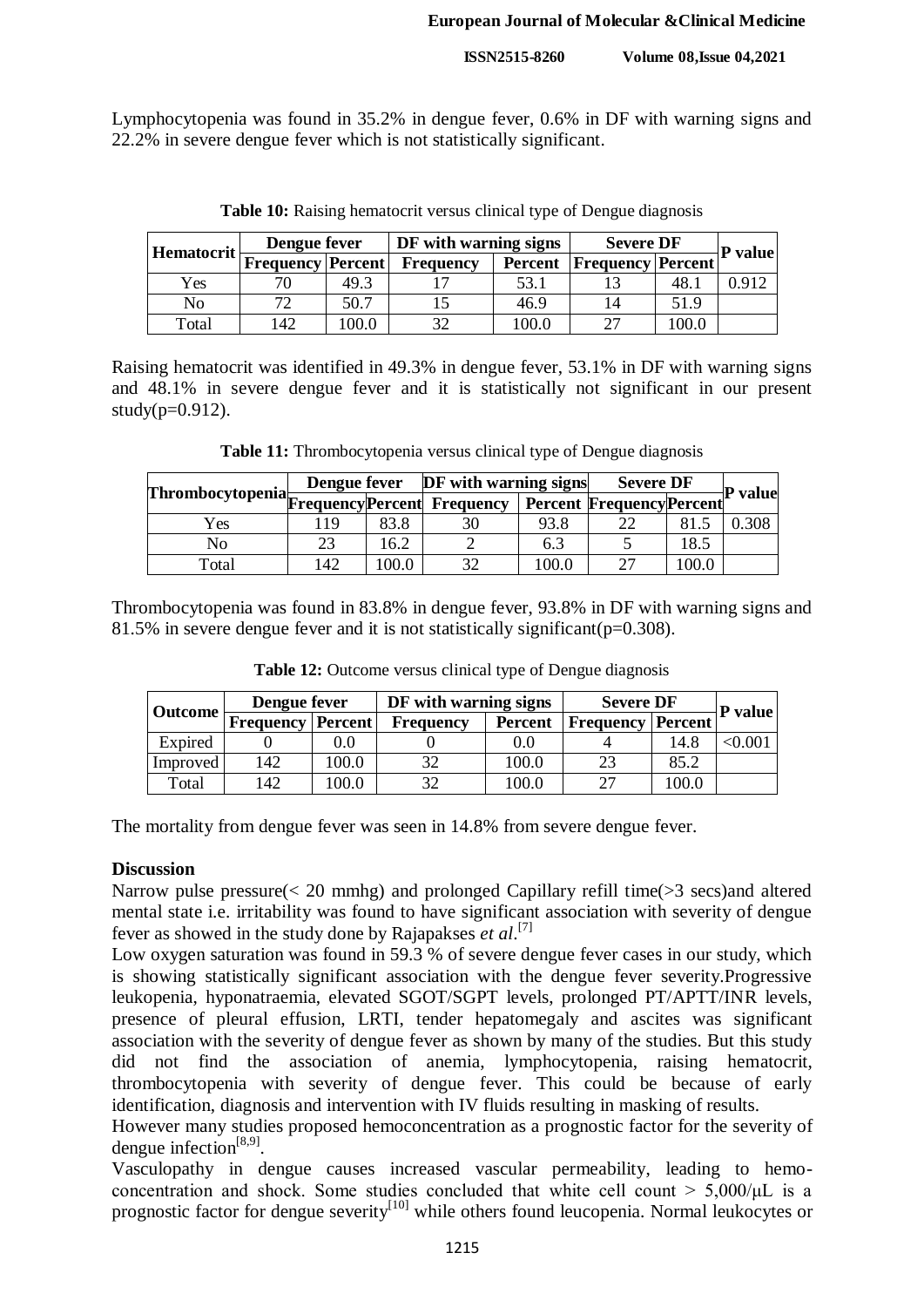mild leukocytosis may be found in early dengue infection. When body temperature declines, most patients experienced leucopenia from bone marrow suppression. Stress in accompanied with shock may somehow cause leukocytosis.

Thrombocytopenia was found to have association with the severity of dengue fever in the studies conducted by Jayashree K *et al.*, Mogra G *et al.* and Mourao *et al.*, but this was not

established in our present study<sup>[11]</sup>.

Low platelets are explained by bone marrow suppression and immune response induced platelet destruction by the liver and spleen.

Hyponatraemia was found to have significant association with severity of dengue fever.Studies done by Adisorn Lumpaopong *et al.* showed mild hyponatremia is a common electrolyte disturbance and renal involvement is mild in patients with DF and  $DHF^{[12]}$ .

Studies done by Dayal A *et al.* and Sahana *et al.*<sup>[10]</sup> found the association of pleural effusion, ascitis and tender hepatomegaly with the severity of dengue fever, which was again proved in our study. Although moderate liver enlargement is a normal response to dengue infection, it is more associated with severe dengue fever compared to DF.

The mortality among the severe dengue fever in our study was 14.8% which was more than those reported by Sahana *et al.* where it was 2%. The overall mortality of dengue fever in our study was 0.02%. Various measures for early diagnosis and prompt intervention with emphasis on the warning signs and good supportive care could help decrease the fatality and morbidity associated with dengue.

## **Conclusion**

The severity of dengue infection is significantly associated with some routine clinical parameters like presence of bleeding manifestations, pulse pressue˂20 mmhg, prolonged CRT, low O<sub>2</sub> saturation, Hyponatraemia, elevated SGOP/SGPT levels, Prolonged PT/APTT/INR levels, respiratory and abdominal involvement. These parameters may be used to predict, to forecast disease severity in patients suspected of dengue infection and to manage it early in the course of the illness. Various measures for early diagnosis and prompt intervention with emphasis on the warning signs and good supportive care would help decrease the fatality and morbidity associated with Dengue.

## **References**

- 1. Daumas RP, Passos SR, Oliveira RV, Nogueira RM, Georg I, Marzochi KB*et al*. Clinical and laboratory features that discriminate dengue from other febrile illnesses: a diagnostic accuracy study in Rio de Janeiro, Brazil. BMC Infect Dis 2013;13:77.
- 2. Kliegman RM, Behrman RE, Jenson HB, Stanton BM. Nelson Textbook of Pediatrics 20e in: Halstead SB, Editors in; Dengue fever and dengue hemorrhagic fever, Elsevier Health Sciences, Philadelphia 2016;2(3):1629-32.
- 3. Rasul CH, Ahasan HA, Rasid AK, Khan MR. Epidemiological factors of dengue hemorrhagic fever in Bangladesh. Indian pediatrics 2002;39(4):369-72.
- 4. Shah I, Deshpande GC, Tardeja P. Outbreak of dengue in Mumbai and predictive markers for dengue shock syndrome. Journal of Tropical Pediatrics 2004;50(5):301-5.
- 5. Pongpan S, Wisitwong A, Tawichasri C, Patumanond J. Prognostic indicators for dengue infection severity. International Journal of Clinical Pediatrics 2013;2(1):12-8.
- 6. Pichainarong N, Mongkalangoon N, Kalayanarooj S, Chaveepojnkamjorn W. Relationship between body size and severity of dengue hemorrhagic fever among children aged 0-14 years. Southeast Asian J Trop Med Public Health 2006;37(2):283-8.
- 7. Rajapakse S. Dengue shock. Journal of Emergencies, Trauma and Shock 2011;4(1):120.
- 8. Chacko B, Subramanian G. Clinical, laboratory and radiological parameters in children with dengue fever and predictive factors for dengue shock syndrome. Journal of tropical pediatrics 2007;54(2):137-40.
- 9. Shah GS, Islam S, Das BK. Clinical and laboratory profile of dengue infection in children. Kathmandu University medical journal (KUMJ) 2006;4(1):40-3.
- 10. Sahana KS, Sujatha R. Clinical profile of dengue among children according to revised